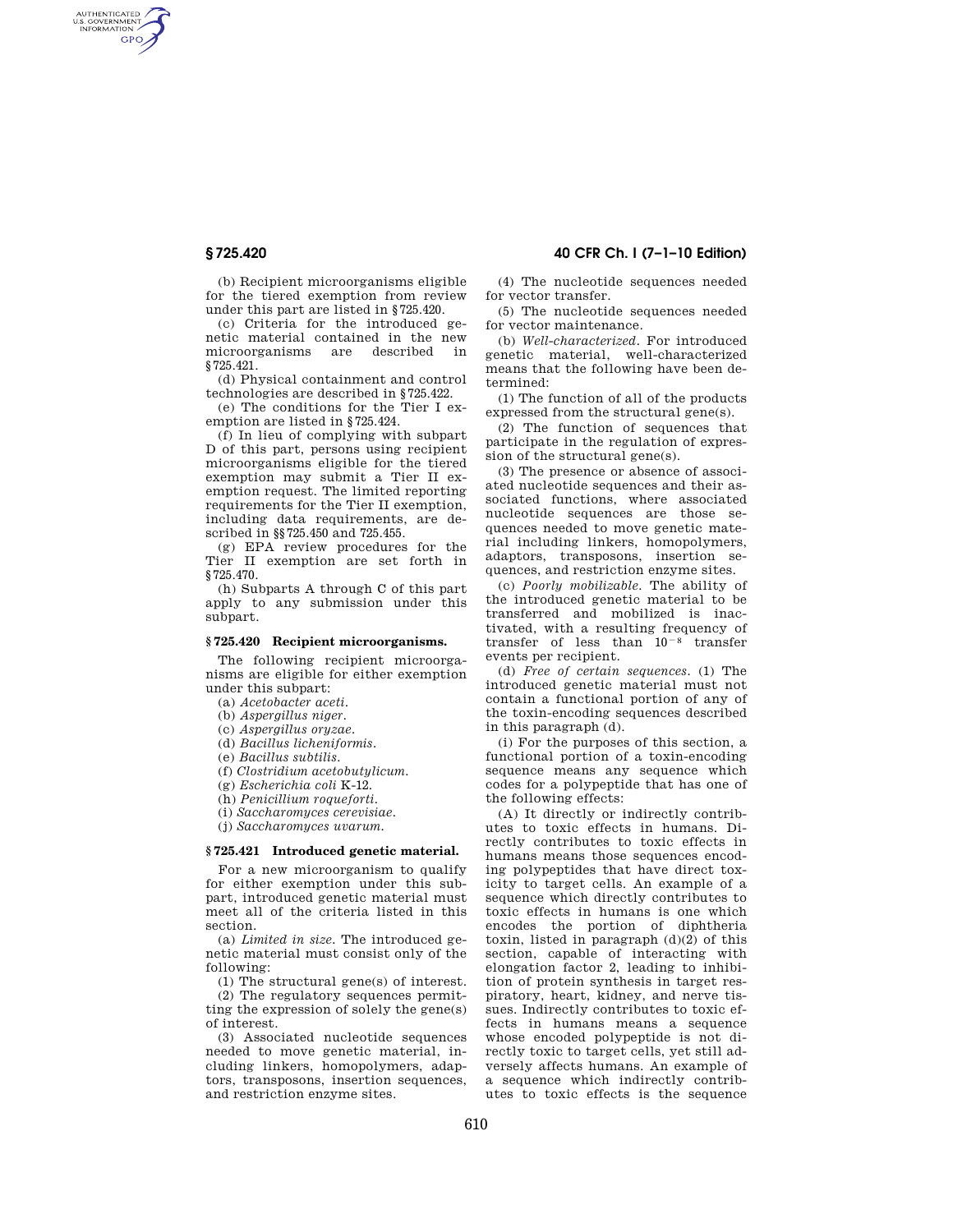# **Environmental Protection Agency § 725.421**

which encodes the portion of the botulinum toxin, listed in paragraph  $(d)(3)$ of this section, capable of blocking the acetylcholine gangliosides. Botulinum toxin affects neuromuscular junctions by its blockage of acetylcholine release, leading to irreversible relaxation of muscles and respiratory arrest.

(B) It binds a toxin or toxin precursor to target human cells.

(C) It facilitates intracellular transport of a toxin in target human cells.

(ii) While these toxins are listed (with synonyms in parentheses) in paragraphs  $(d)(2)$  through  $(d)(7)$  of this section according to the source organism, it is use of the nucleotide sequences that encode the toxins that is being restricted and not the use of the source organisms. The source organisms are listed to provide specificity in identification of sequences whose use is restricted. Although similar or identical sequences may be isolated from organisms other than those listed below in paragraphs (d)(2) through (d)(7) of this section, these comparable toxin sequences, regardless of the organism from which they are derived, must not be included in the introduced genetic material.

(2) *Sequences for protein synthesis inhibitor.* 

| Sequence Source                                     | <b>Toxin Name</b>                                                                                    |  |  |
|-----------------------------------------------------|------------------------------------------------------------------------------------------------------|--|--|
| Corynebacterium diphtheriae<br>& C. ulcerans        | Diphtheria toxin                                                                                     |  |  |
| Pseudomonas aeruginosa<br>Shigella dysenteriae      | Fxotoxin A<br>Shigella toxin (Shiga toxin,<br>Shigella dysenteriae type I<br>toxin, Vero cell toxin) |  |  |
| Abrus precatorius, seeds<br>Ricinus communis, seeds | Abrin<br>Ricin                                                                                       |  |  |
| (3) Sequences for neurotoxins.                      |                                                                                                      |  |  |
| Sequence Source                                     | <b>Toxin Name</b>                                                                                    |  |  |
| Clostridium botulinum                               | Neurotoxins A, B, C1, D, E,<br>F, G (Botulinum toxins,<br>botulinal toxins)                          |  |  |
| Clostridium tetani                                  | Tetanus toxin                                                                                        |  |  |
|                                                     |                                                                                                      |  |  |
|                                                     | (tetanospasmin)<br>Neurotoxin                                                                        |  |  |
| Proteus mirabilis                                   |                                                                                                      |  |  |
| Staphylococcus aureus<br>Yersinia pestis            | Alpha toxin (alpha lysin)<br>Murine toxin                                                            |  |  |
| Snake toxins                                        |                                                                                                      |  |  |
| Bungarus caeruleus                                  | Caeruleotoxin                                                                                        |  |  |
| <b>Bungarus multicinctus</b>                        | Beta-bungarotoxin<br>(phospholipase)                                                                 |  |  |

*Naja naja* varieties<br>*Notechia scutatus* 

**Oxyuranus scutellatus** 

*Dendroaspis viridis* Neurotoxin **Notexin (phospholipase)**<br>Taipoxin

Invertebrate toxins **Chironex fleckeri Neurotoxin**<br> **Chironic Androctnus australis Neurotoxin** *Androctnus australis* Neurotoxin **Centruroides sculpturatus** 

(4) *Sequences for oxygen labile* 

Sequence Source Toxin Name

# *cytolysins*.

*Bacillus alve* Alveolysin **Bacillus cereus Cereolysin**<br> **Cereolysin**<br> **Cacillus laterosporus Caterosporolysin Bacillus laterosporus**<br> **Bacillus thuringiensis**<br> **Community Change Thuringiolysin Bacillus thuringiensis Thuringiensis Thuring**<br>Clostridium bifermentans Lysin *Clostridium bifermentans* Lysin **Clostridium botulinum** *Clostridium caproicum* Lysin *Clostridium chauvoei* Delta-toxin *Clostridium histolyticum* Epsilon-toxin *Clostridium novyi* Gamma-toxin *Clostridium oedematiens*<br>*Clostridium perfringens* **Clostridium septicum**<br>Clostridium sordellii **Delta-***Clostridium sordellii* Lysin *Clostridium tetani Listeria monocytogenes* Listeriolysin (A B) *Streptococcus pneumoniae* Pneumolysin *Streptococcus pyogene* 

Sequence Source Toxin Name Theta-toxin (Perfringolysin)<br>Delta-toxin

(5) *Sequences for toxins affecting membrane function.* 

### Sequence Source **Toxin Name**

| <b>Bacillus anthracis</b>                           | Edema factor (Factors I II);<br>Lethal factor (Factors II III)                                                                                                                     |  |  |
|-----------------------------------------------------|------------------------------------------------------------------------------------------------------------------------------------------------------------------------------------|--|--|
| Bacillus cereus                                     | Enterotoxin (diarrheagenic<br>toxin, mouse lethal factor)                                                                                                                          |  |  |
| Bordetella pertussis                                | Adenylate cyclase (Heat-la-<br>bile factor); Pertussigen<br>(pertussis toxin, islet acti-<br>vating factor, histamine<br>sensitizing factor,<br>lymphocytosis promoting<br>factor) |  |  |
| Clostridium botulinum                               | C <sub>2</sub> toxin                                                                                                                                                               |  |  |
| Clostridium difficile                               | Enterotoxin (toxin A)                                                                                                                                                              |  |  |
| Clostridium perfringens                             | Beta-toxin; Delta-toxin                                                                                                                                                            |  |  |
| Escherichia coli & other<br>Enterobacteriaceae spp. | Heat-labile enterotoxins (LT);<br>Heat-stable enterotoxins<br>(STa, ST1 subtypes ST1a<br>ST1b; also STb, STII)                                                                     |  |  |
| Legionella pneumophila                              | Cytolysin                                                                                                                                                                          |  |  |
| Vibrio cholerae & Vibrio<br>mimicus                 | Cholera toxin (choleragen)                                                                                                                                                         |  |  |
| integrity.                                          | (6) Sequences that affect membrane                                                                                                                                                 |  |  |
| Sequence Source                                     | <b>Toxin Name</b>                                                                                                                                                                  |  |  |
| Clostridium bifermentans &                          | Lecithinase                                                                                                                                                                        |  |  |

|                                                          | Clostridium bifermentans &<br>other Clostridium spp | Lecithinase                                                        |            |         |
|----------------------------------------------------------|-----------------------------------------------------|--------------------------------------------------------------------|------------|---------|
|                                                          | Clostridium perfringens                             | Alpha-toxin (phospholipase<br>C, lecithinase); Enterotoxin         |            |         |
| Corynebacterium pyogenes &<br>other Corynebacterium spp. |                                                     | Cytolysin (phospholipase C),<br>Ovis toxin<br>(sphingomyelinase D) |            |         |
| Staphylococcus aureus                                    |                                                     | Beta-lysin (beta toxin)                                            |            |         |
|                                                          | Samoncos                                            | $+h$ $\alpha$ +                                                    | $\alpha v$ | aonoral |

(7) *Sequences that are general cytotoxins.*